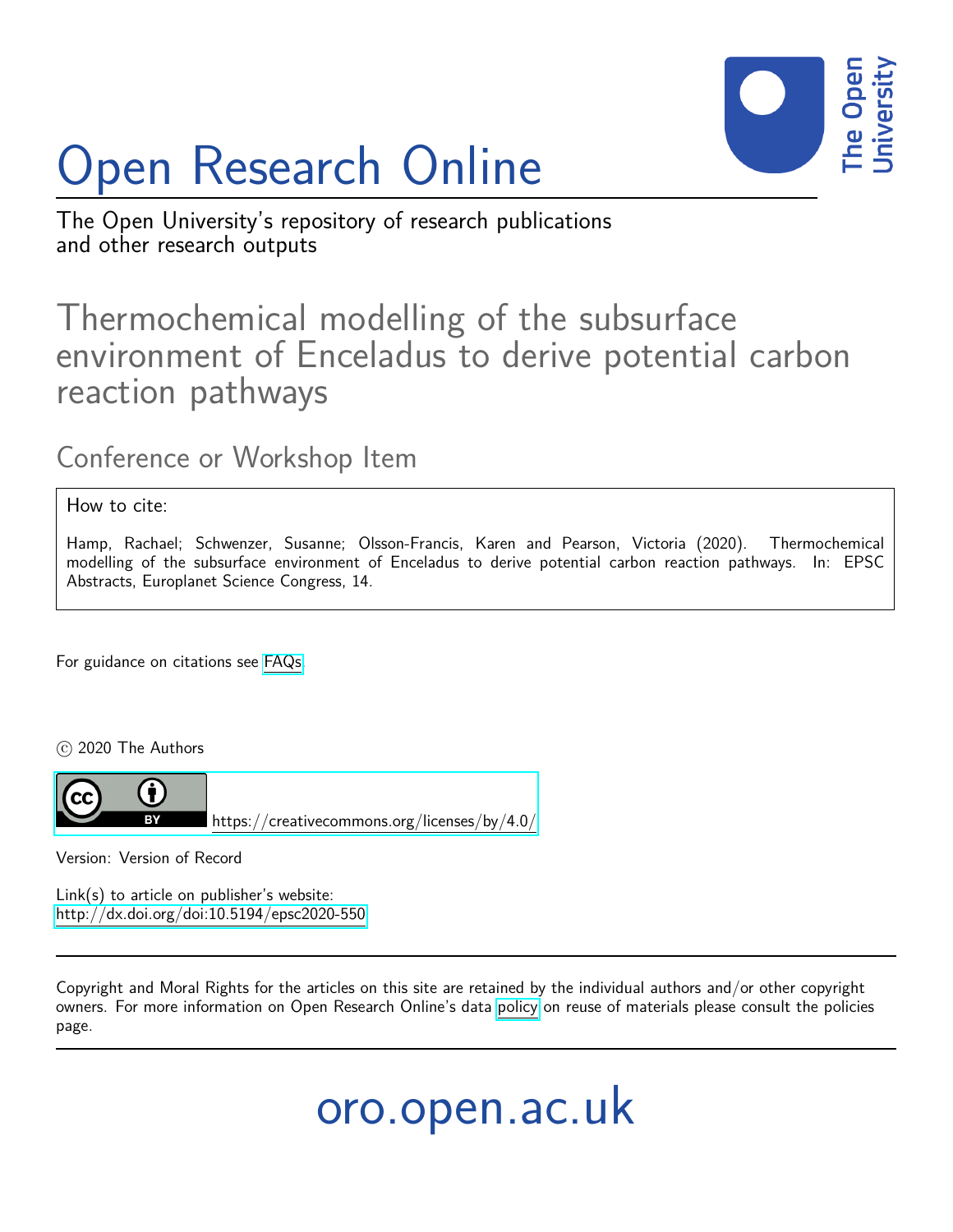

EPSC Abstracts Vol. 14, EPSC2020-550, 2020 https://doi.org/10.5194/epsc2020-550 Europlanet Science Congress 2020 © Author(s) 2022. This work is distributed under the Creative Commons Attribution 4.0 License.



# **Thermochemical modelling of the subsurface environment of Enceladus to derive potential carbon reaction pathways**

**Rachael Hamp**, Karen Olsson-Francis, Susanne Schwenzer, and Victoria Pearson Open University, School of Physical Sciences, United Kingdom of Great Britain and Northern Ireland (rachael.hamp@open.ac.uk)

## **Introduction**

The subsurface environment of Enceladus is potentially habitable: there is a global subsurface ocean [1], energy from hydrothermal activity [2] and bioessential elements [3]. Carbon, as a fundamental bioessential element, is critical for life, so understanding how it is processed within the Enceladus environment is crucial in assessing this moon's potential habitability. Evidence from the south polar plumes suggests that carbon is likely to be bound within the silicate interior [4] and liberated through water-rock (silicate-ocean) interactions.

#### **Methods**

We have undertaken thermochemical modelling (CHIM-XPT) [5] of these interactions and tested different hypotheses for the formation of Enceladus. Both models reacted the silicate interior (with a CI chondrite composition [6]) with a fluid representative of the subsurface ocean: model 1) a dilute sodium chloride solution, based upon the assumption that the subsurface ocean originated as almost pure water [7]; model 2) a solution with a cometary composition (using data collected from 67P [8]), based upon the assumption that the ocean originated from melted cometary ice [9]. We have explored the full temperature and pressure ranges anticipated at the rock-water interface [2]. We have modelled the rock-water interactions: at the rock-water interface in the areas of hydrothermal activity; within the silicate interior, and in cooler areas of the ocean floor.

In addition, we have run thermochemical models to cool the subsurface ocean fluid as it ascends from the ocean floor to the water-ice boundary; these results should be more comparable to the Cassini observations, as the plume material emanates from the ocean surface.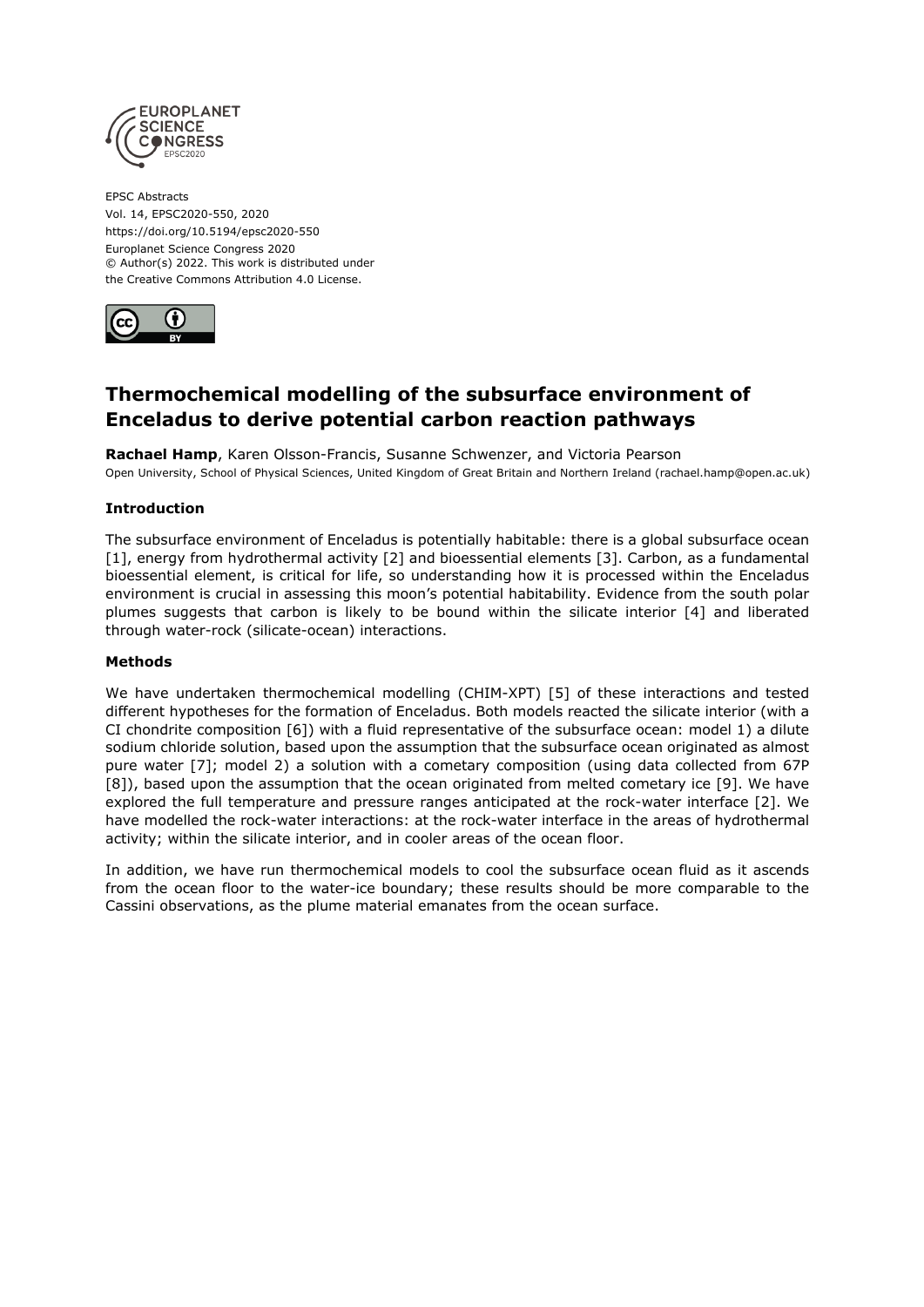

Figure 1 - A cross section of the subsurface of Enceladus' South Polar Region, highlighting the area of study. The stars represent the different regions of study for the water-rock interaction models; each location represents different temperatures and pressure regimes. The arrows represent cooling and change in the chemical composition of the fluid as it moves from the ocean floor to the ice/ocean interface. Image Credit: R. E. Hamp

## **Results/ Discussion**

With regards to the plausible chemistry of the Enceladus ocean, the model output agrees with the observations from the Cassini data; the dominant chemical species are sodium chloride, potassium chloride and sodium carbonates. The model has also revealed a possible formation mechanism for the silica nanoparticles within the subsurface ocean that could account for the detection of such particles in the Enceladus plumes [2]. This, in turn, validates our model and the simulant chemistry inputted.

The cooling model results show that the pH of the ocean at the water/rock interface was significantly lower than that at the ocean/ice interface (8 compared with 10.5). Furthermore, the concentration of carbonates and sulfates decrease as they ascend though the water column, but the concentration of silica particles increases. The output from this work provides results very closely aligned to the concentrations of the chemical species detected by the Cassini Spacecraft.

This work has also determined that a carbon cycle may operate at the rock-water interface, which could include a carbonate pump system and the formation of hydrocarbons up to  $C_4$ . The availability of these chemical species and the potential for further ongoing reactions supports the evidence that the subsurface environment of Enceladus may be habitable.